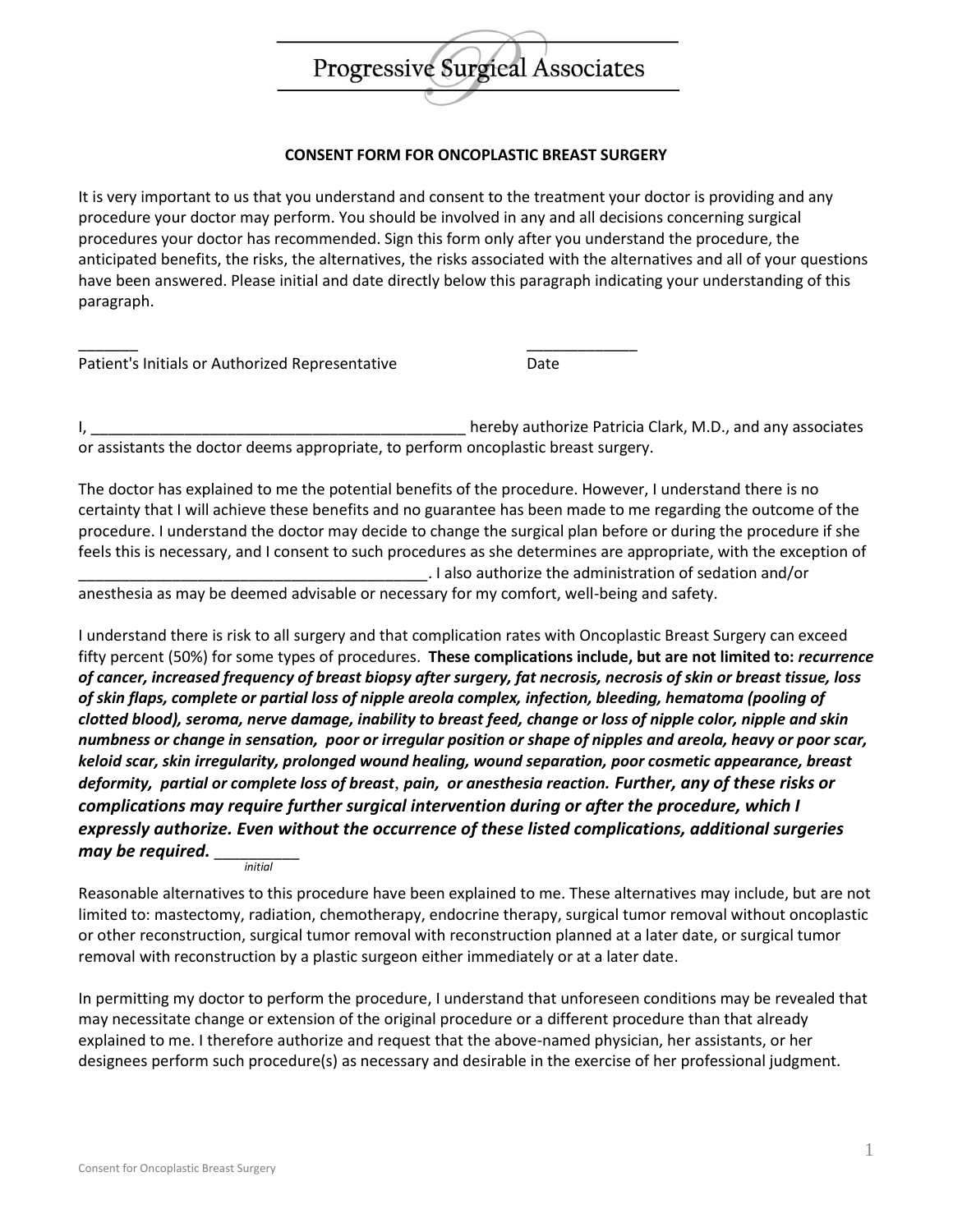physician will take appropriate and reasonable steps to help manage the clinical situation and be available to me and my family to address our concerns and questions.

In the unlikely event that one or more of the above inherent complications may occur, my physician or covering

Progressive Surgical Associates

I understand the risk of complication is increased in patients with medical diseases such as diabetes, obesity, connective tissue disorders or tobacco use.

I have not smoked or used nicotine products for two (2) months prior to surgery.

*initial*

I understand that if I need blood or blood products these carry a risk of contracting HIV/AIDS, hepatitis or other diseases.

I hereby authorize the doctor to utilize or dispose of removed tissues, parts or organs resulting from the procedure authorized above.

I consent to have photographs taken before and after my surgery. I understand these photographs will remain in my permanent medical record, and that they may be used for educational purposes. I understand that my identity will be protected and not revealed if my photographs are used for educational purposes. I also consent to the release of these photographs to third parties (such as insurance companies) as necessary.

I consent to the admittance of students or authorized equipment representatives to the procedure room for purposes of advancing medical education or obtaining important product information.

By signing below, I certify that I have had an opportunity to ask the doctor all my questions concerning anticipated benefits, material risks, alternative therapies, and risks of those alternatives, and all of my questions have been answered to my satisfaction.

| Signature of Patient         |
|------------------------------|
| or Authorized Representative |

Relationship **Date** Time

\_\_\_\_\_\_\_\_\_\_\_\_\_\_\_\_\_\_\_\_\_\_\_\_\_\_\_\_\_\_\_\_\_\_\_ \_\_\_\_\_\_\_\_\_\_\_\_\_\_\_\_\_\_\_\_\_\_\_ \_\_\_\_\_\_\_\_/\_\_\_\_\_\_

 $\Box$  The Patient/Authorized Representative has read this form or had it read to him/her.

 $\square$  The Patient/Authorized Representative states that he/she understands this information.

 $\Box$  The Patient/Authorized Representative has no further questions.

\_\_\_\_\_\_\_\_\_\_\_\_\_\_\_\_\_\_\_\_\_\_\_\_\_\_\_\_\_\_\_\_\_\_ \_\_\_\_\_\_\_\_/\_\_\_\_\_\_

Signature of Witness **Date Date** Time

## **CERTIFICATION OF PHYSICIAN:**

I hereby certify that I have discussed with the individual granting consent, the facts, anticipated benefits, material risks, alternative therapies and the risks associated with the alternatives of the procedure(s).

Physician:\_\_\_\_\_\_\_\_\_\_\_\_\_\_\_\_\_\_\_\_\_\_\_\_\_\_\_\_\_\_\_\_\_\_\_\_\_\_\_\_\_\_\_\_\_\_\_\_\_ Date/Time\_\_\_\_\_\_\_\_\_\_/\_\_\_\_\_\_\_\_\_\_\_\_\_